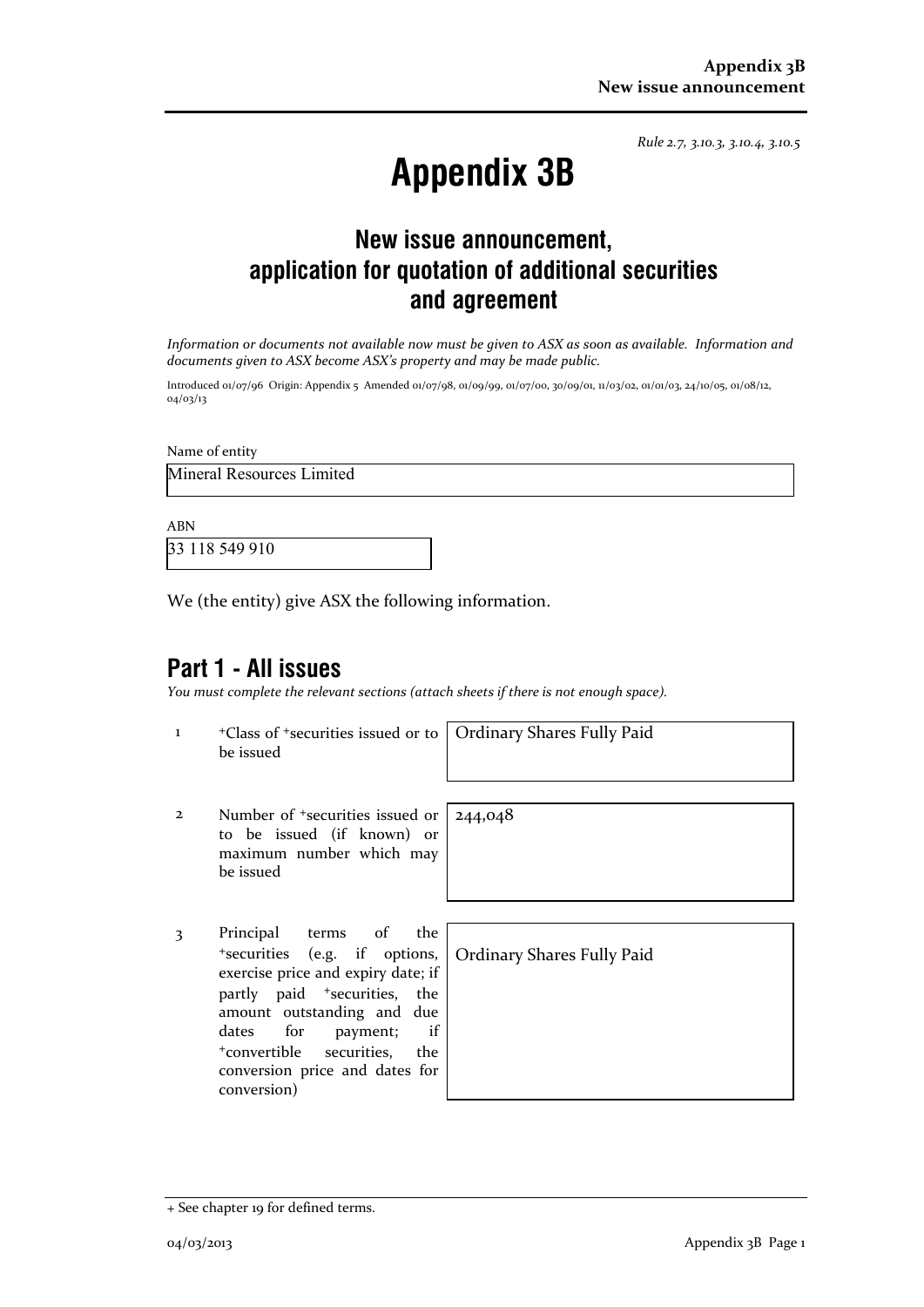| 4  | Do the <sup>+</sup> securities rank equally<br>in all respects from the +issue<br>date with an existing <sup>+</sup> class of<br>quoted +securities?                                                                                                                                                                                                                                                                                            | Yes                                                                                                                                                      |
|----|-------------------------------------------------------------------------------------------------------------------------------------------------------------------------------------------------------------------------------------------------------------------------------------------------------------------------------------------------------------------------------------------------------------------------------------------------|----------------------------------------------------------------------------------------------------------------------------------------------------------|
|    | If the additional <sup>+</sup> securities do<br>not rank equally, please state:<br>the date from which they do<br>$\bullet$<br>the extent to which they<br>participate for the<br>next<br>dividend, (in the case of a<br>distribution)<br>trust,<br><b>Or</b><br>interest payment<br>the extent to which they do<br>not rank equally, other than<br>relation to the<br>in<br>next<br>dividend,<br>distribution<br><b>Or</b><br>interest payment |                                                                                                                                                          |
| 5  | Issue price or consideration                                                                                                                                                                                                                                                                                                                                                                                                                    | 244,048 Ordinary Shares Fully Paid issued at<br>\$11.41 per share to participants in the<br>Dividend Reinvestment Plan on 10 <sup>th</sup> April<br>2014 |
| 6  | Purpose of the issue<br>(If issued as consideration for<br>the acquisition of assets, clearly<br>identify those assets)                                                                                                                                                                                                                                                                                                                         | Ordinary Shares Fully Paid issued at \$11.41<br>per share to participants in the Dividend<br>Reinvestment Plan on 10 <sup>th</sup> April 2014.           |
| 6a | Is the entity an <sup>+</sup> eligible entity<br>has<br>obtained<br>that<br>security<br>holder approval under rule 7.1A?<br>If Yes, complete sections 6b - 6h<br>in relation to the <sup>+</sup> securities the<br>subject of this Appendix 3B, and<br>comply with section 6i                                                                                                                                                                   | N <sub>o</sub>                                                                                                                                           |
| 6b | The date the security holder<br>resolution under rule 7.1A was<br>passed                                                                                                                                                                                                                                                                                                                                                                        | N/A                                                                                                                                                      |
| 6с | Number of <sup>+</sup> securities issued<br>without security holder approval<br>under rule 7.1                                                                                                                                                                                                                                                                                                                                                  | N/A                                                                                                                                                      |

<sup>+</sup> See chapter 19 for defined terms.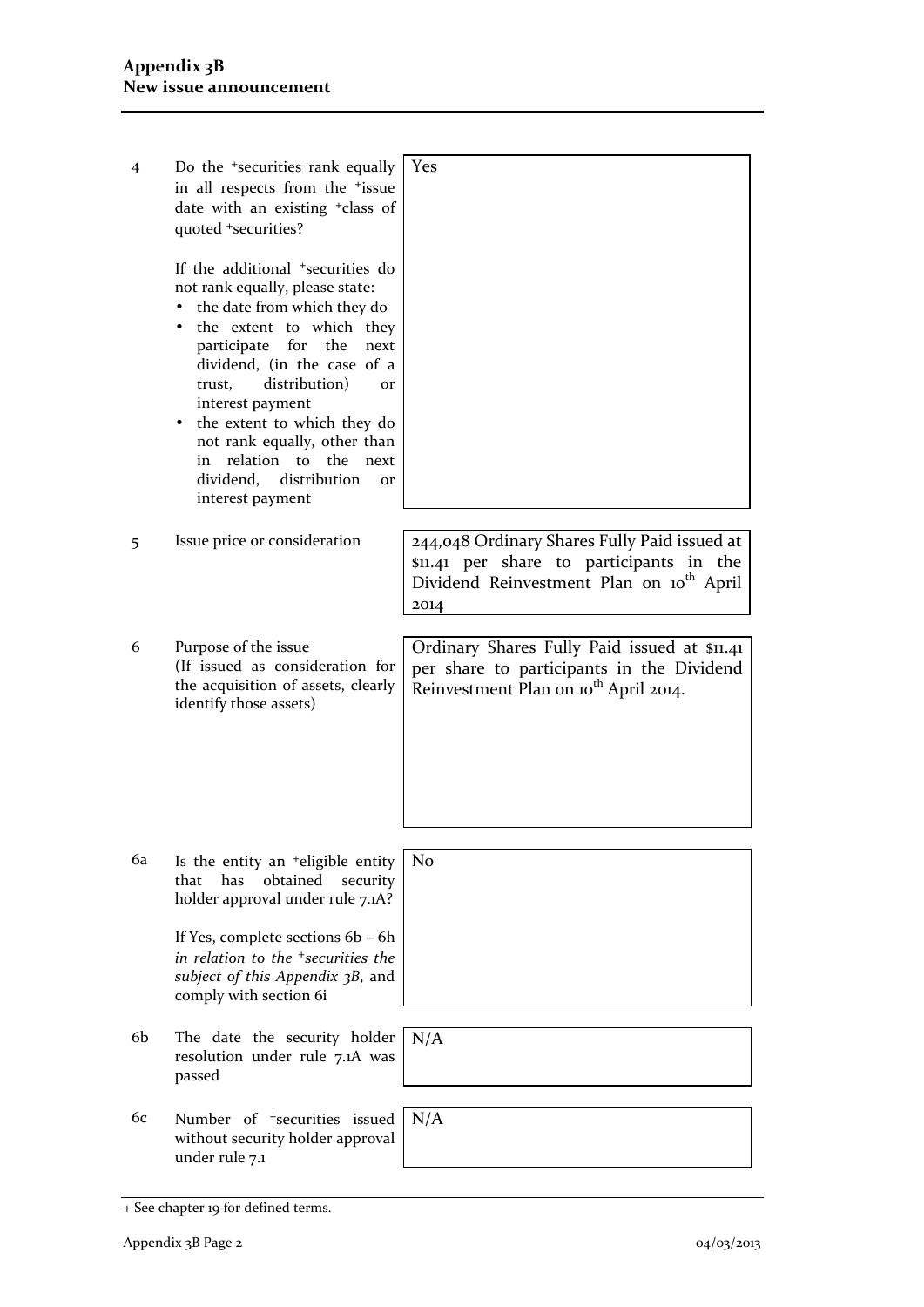- 6d Number of +securities issued with security holder approval under rule 7.1A
- 6e Number of +securities issued with security holder approval under rule 7.3, or another specific security holder approval (specify date of meeting)
- 6f Number of +securities issued under an exception in rule 7.2
- 6g If +securities issued under rule 7.1A, was issue price at least 75% of 15 day VWAP as calculated under rule 7.1A.3? Include the <sup>+</sup>issue date and both values. Include the source of the VWAP calculation.
- 6h If <sup>+</sup>securities were issued under<br>rule 7.1A for non-cash rule 7.1A for non-cash consideration, state date on which valuation of consideration was released to ASX Market Announcements
- 6i Calculate the entity's remaining issue capacity under rule 7.1 and rule 7.1A – complete Annexure 1 and release to ASX Market Announcements
- 7 +Issue dates Note: The issue date may be prescribed by ASX (refer to the definition of issue date in rule 19.12). For example, the issue date for a pro rata entitlement issue must comply with the applicable timetable in Appendix 7A.

Cross reference: item 33 of Appendix 3B.

8 Number and <sup>+</sup>class of all <sup>+</sup>securities quoted on ASX (*including* the <sup>+</sup>securities in section 2 if applicable)



| N/A |  |  |
|-----|--|--|
|     |  |  |
|     |  |  |

N/A

N/A

N/A

N/A

N/A

10 April 2014

+ See chapter 19 for defined terms.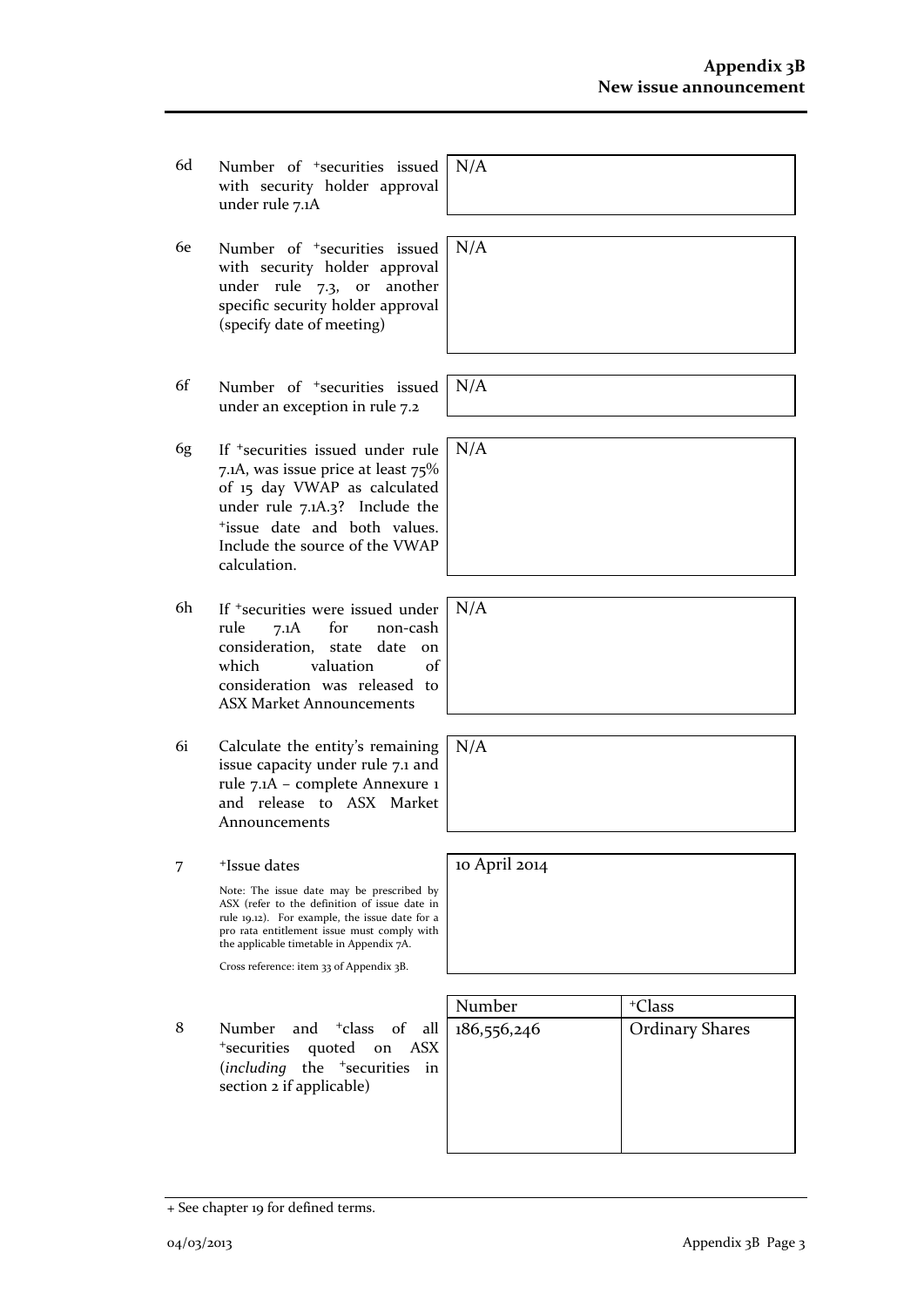|             |                                                                                                                                                      | Number | <sup>+</sup> Class |
|-------------|------------------------------------------------------------------------------------------------------------------------------------------------------|--------|--------------------|
| $\mathbf Q$ | Number and <sup>+</sup> class of all   Nil<br>*securities not quoted on ASX<br>(including the <sup>+</sup> securities in<br>section 2 if applicable) |        |                    |

10 Dividend policy (in the case of a trust, distribution policy) on the increased capital (interests)

Ordinary Shares participate equally with existing shareholders

# **Part 2 - Pro rata issue**

| $\mathbf{11}$ | holder<br>security<br>approval<br>Is<br>required?                                                                                                                                                                                  |
|---------------|------------------------------------------------------------------------------------------------------------------------------------------------------------------------------------------------------------------------------------|
| 12            | Is the issue renounceable or non-<br>renounceable?                                                                                                                                                                                 |
| 13            | Ratio in which the <sup>+</sup> securities<br>will be offered                                                                                                                                                                      |
| 14            | <sup>+</sup> Class of <sup>+</sup> securities to which the<br>offer relates                                                                                                                                                        |
| $15 \,$       | +Record date<br>determine<br>to<br>entitlements                                                                                                                                                                                    |
| 16            | holdings<br>different<br>Will<br>on<br>registers (or subregisters) be<br>aggregated<br>for<br>calculating<br>entitlements?                                                                                                         |
| 17            | Policy for deciding entitlements<br>in relation to fractions                                                                                                                                                                       |
| 18            | Names of countries in which the<br>entity has security holders who<br>will not be sent new offer<br>documents<br>Note: Security holders must be told how their<br>entitlements are to be dealt with.<br>Cross reference: rule 7.7. |
|               |                                                                                                                                                                                                                                    |

<sup>+</sup> See chapter 19 for defined terms.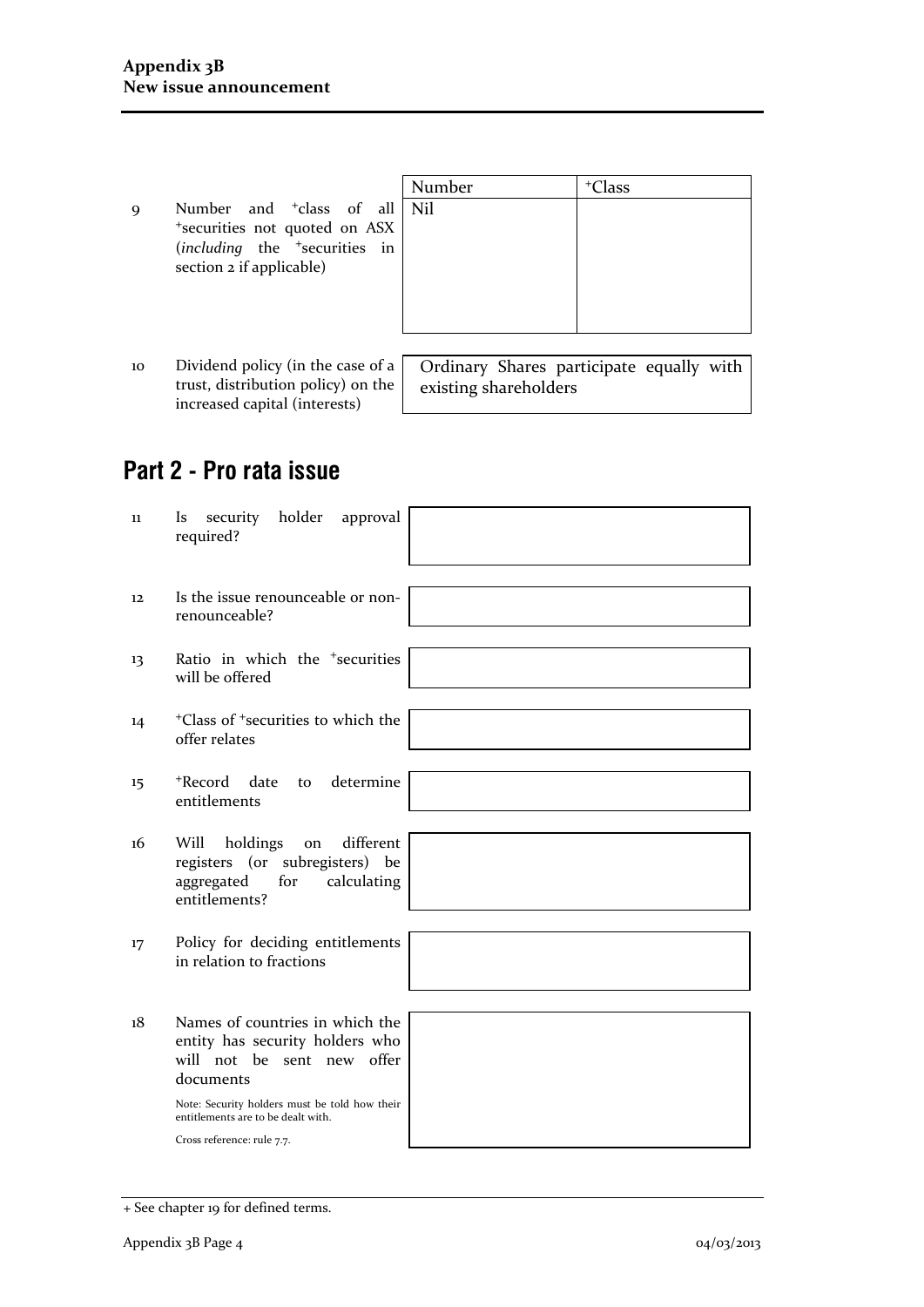| 19 | Closing date for receipt<br>of<br>acceptances or renunciations                                                                                                                      |  |
|----|-------------------------------------------------------------------------------------------------------------------------------------------------------------------------------------|--|
| 20 | Names of any underwriters                                                                                                                                                           |  |
|    |                                                                                                                                                                                     |  |
| 21 | Amount of any underwriting fee<br>or commission                                                                                                                                     |  |
|    |                                                                                                                                                                                     |  |
| 22 | Names of any brokers to the<br>issue                                                                                                                                                |  |
|    |                                                                                                                                                                                     |  |
| 23 | Fee or commission payable to<br>the broker to the issue                                                                                                                             |  |
|    |                                                                                                                                                                                     |  |
| 24 | Amount of any handling fee<br>payable to brokers who lodge<br>acceptances or renunciations on<br>behalf of security holders                                                         |  |
|    |                                                                                                                                                                                     |  |
| 25 | If the issue is contingent on<br>security holders' approval, the<br>date of the meeting                                                                                             |  |
|    |                                                                                                                                                                                     |  |
| 26 | Date entitlement and acceptance<br>form and offer documents will be<br>sent to persons entitled                                                                                     |  |
|    |                                                                                                                                                                                     |  |
| 27 | If the entity has issued options,<br>and the terms entitle option<br>holders<br>participate<br>to<br>on<br>exercise, the date on which<br>notices will be sent to option<br>holders |  |
|    |                                                                                                                                                                                     |  |
| 28 | Date rights trading will begin (if<br>applicable)                                                                                                                                   |  |
|    |                                                                                                                                                                                     |  |
| 29 | Date rights trading will end (if<br>applicable)                                                                                                                                     |  |
|    |                                                                                                                                                                                     |  |
| 30 | How do security holders sell<br>their entitlements in full through<br>a broker?                                                                                                     |  |
|    |                                                                                                                                                                                     |  |
| 31 | How do security holders sell part<br>of their entitlements through a<br>broker<br>and<br>accept<br>for<br>the                                                                       |  |
|    |                                                                                                                                                                                     |  |

<sup>+</sup> See chapter 19 for defined terms.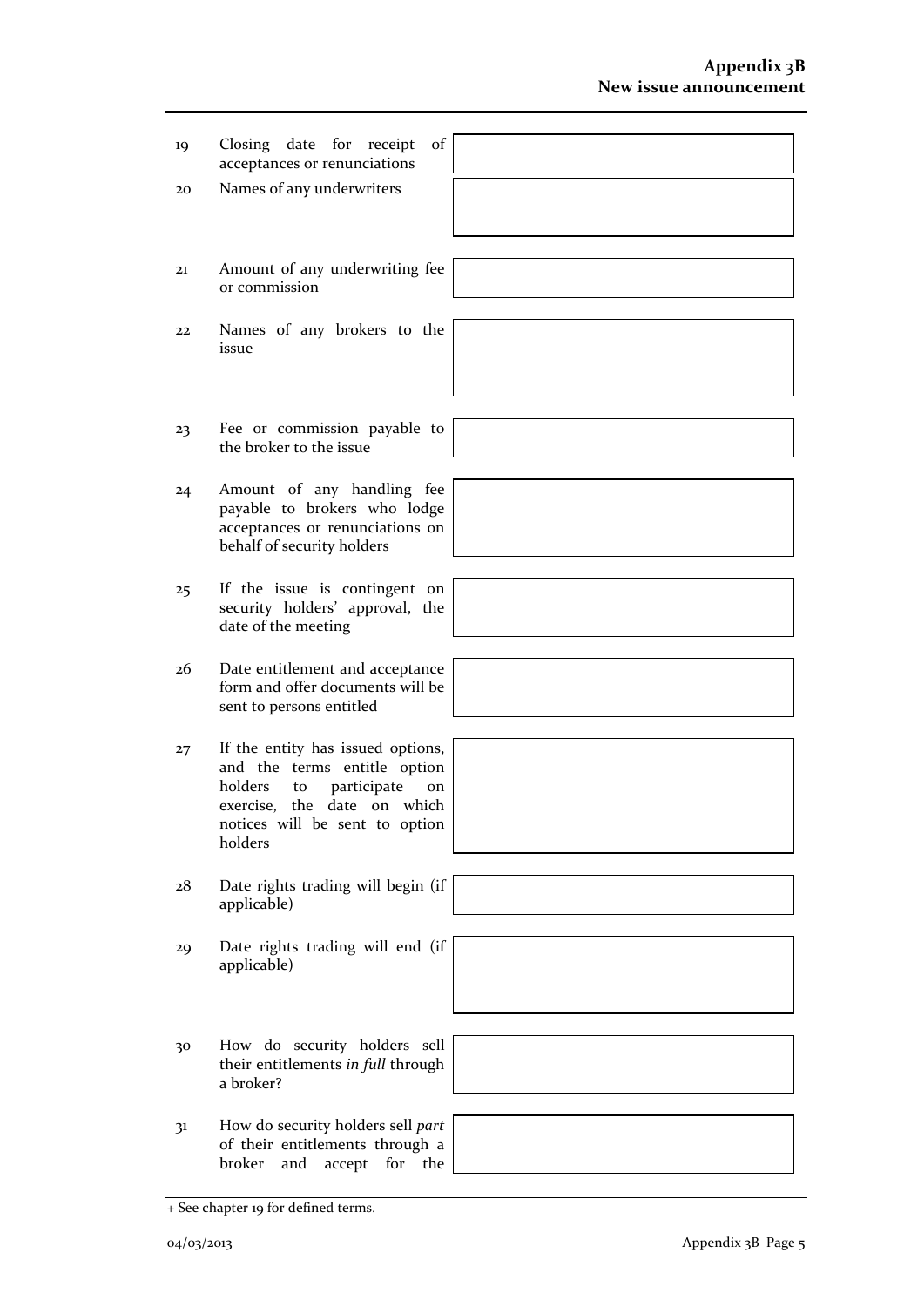|    | balance?                                                                                       |  |
|----|------------------------------------------------------------------------------------------------|--|
| 32 | How do security holders dispose<br>of their entitlements (except by<br>sale through a broker)? |  |
| 33 | <sup>+</sup> Issue date                                                                        |  |

## **Part 3 - Quotation of securities**

*You need only complete this section if you are applying for quotation of securities* 

34 Type of <sup>+</sup>securities (*tick one*)

(a)

- <sup>+</sup>Securities described in Part 1
- (b) **All other +securities**

Example: restricted securities at the end of the escrowed period, partly paid securities that become fully paid, employee incentive share securities when restriction ends, securities issued on expiry or conversion of convertible securities

#### **Entities that have ticked box 34(a)**

*Tick to indicate you are providing the information or* 

#### **Additional securities forming a new class of securities**

| documents |                                                                                                                                                                                                                                                     |
|-----------|-----------------------------------------------------------------------------------------------------------------------------------------------------------------------------------------------------------------------------------------------------|
| 35        | If the 'securities are 'equity securities, the names of the 20 largest holders of the<br>additional <sup>+</sup> securities, and the number and percentage of additional <sup>+</sup> securities<br>held by those holders                           |
| 36        | If the 'securities are 'equity securities, a distribution schedule of the additional<br>*securities setting out the number of holders in the categories<br>$1 - 1,000$<br>$1,001 - 5,000$<br>5,001 - 10,000<br>10,001 - 100,000<br>100,001 and over |
| 37        | A copy of any trust deed for the additional <sup>+</sup> securities                                                                                                                                                                                 |

<sup>+</sup> See chapter 19 for defined terms.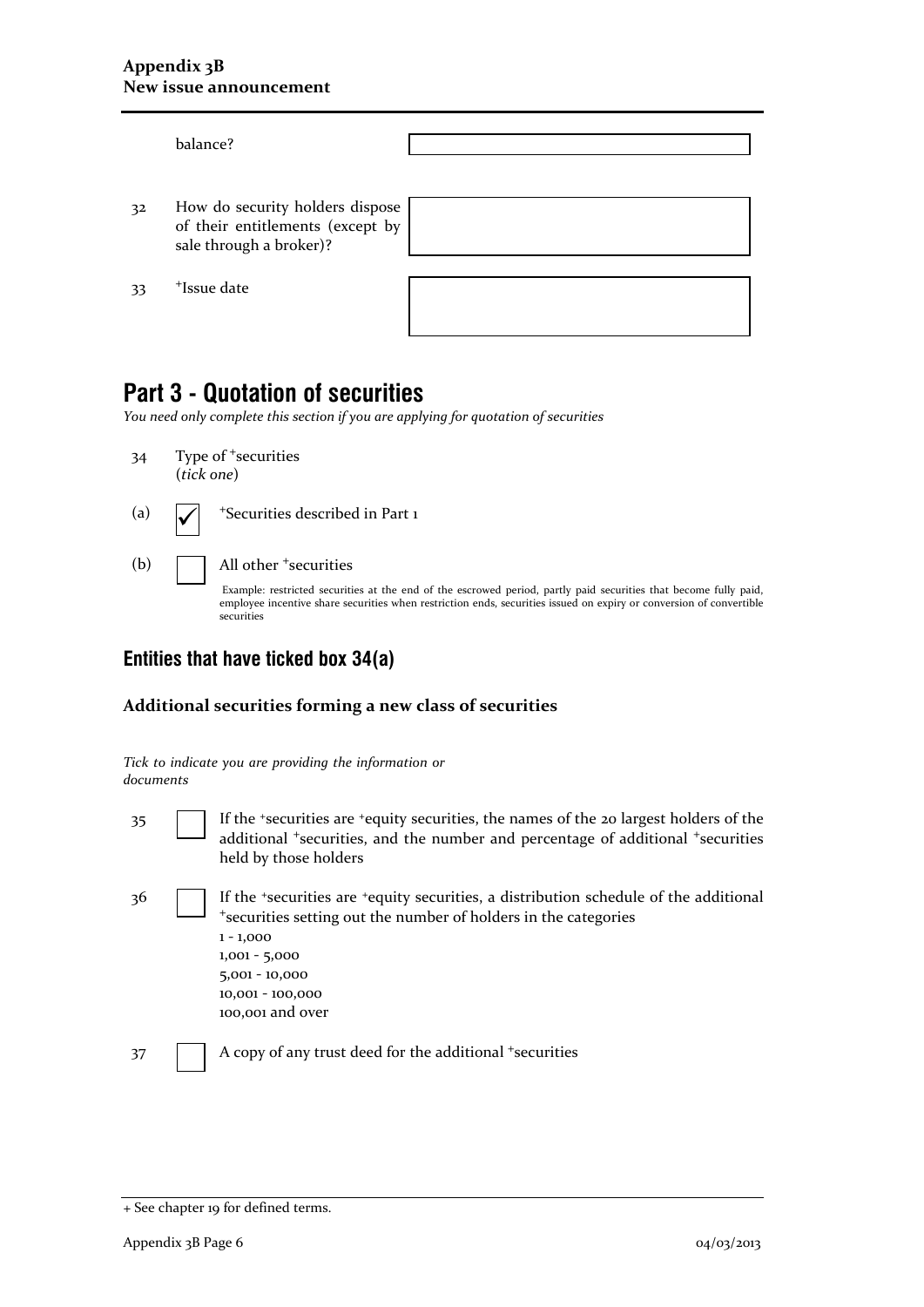#### **Entities that have ticked box 34(b)**

- 38 Number of <sup>+</sup>securities for which <sup>+</sup>quotation is sought
- $39$  +Class quota
- 40 Do the <sup>+</sup>securities rank equally in all respects from the <sup>+</sup>issue date with an existing <sup>+</sup>class of quoted <sup>+</sup>securities?

If the additional <sup>+</sup>securities do not rank equally, please state:

- the date from which they do
- the extent to which they participate for the next dividend, (in the case of a trust, distribution) or interest payment
- the extent to which they do not rank equally, other than in relation to the next dividend, distribution or interest payment
- 41 Reason for request for quotation now

Example: In the case of restricted securities, end of restriction period

(if issued upon conversion of another <sup>+</sup>security, clearly identify that other <sup>+</sup>security)

|                                                                                                                                    | Number | <sup>+</sup> Class |
|------------------------------------------------------------------------------------------------------------------------------------|--------|--------------------|
| Number and <sup>+</sup> class of all<br>42<br>*securities quoted on ASX<br>(including the <sup>+</sup> securities in clause<br>38) |        |                    |

| of <sup>+</sup> securities for which |  |  |
|--------------------------------------|--|--|
| tion is sought                       |  |  |
|                                      |  |  |

<sup>+</sup> See chapter 19 for defined terms.